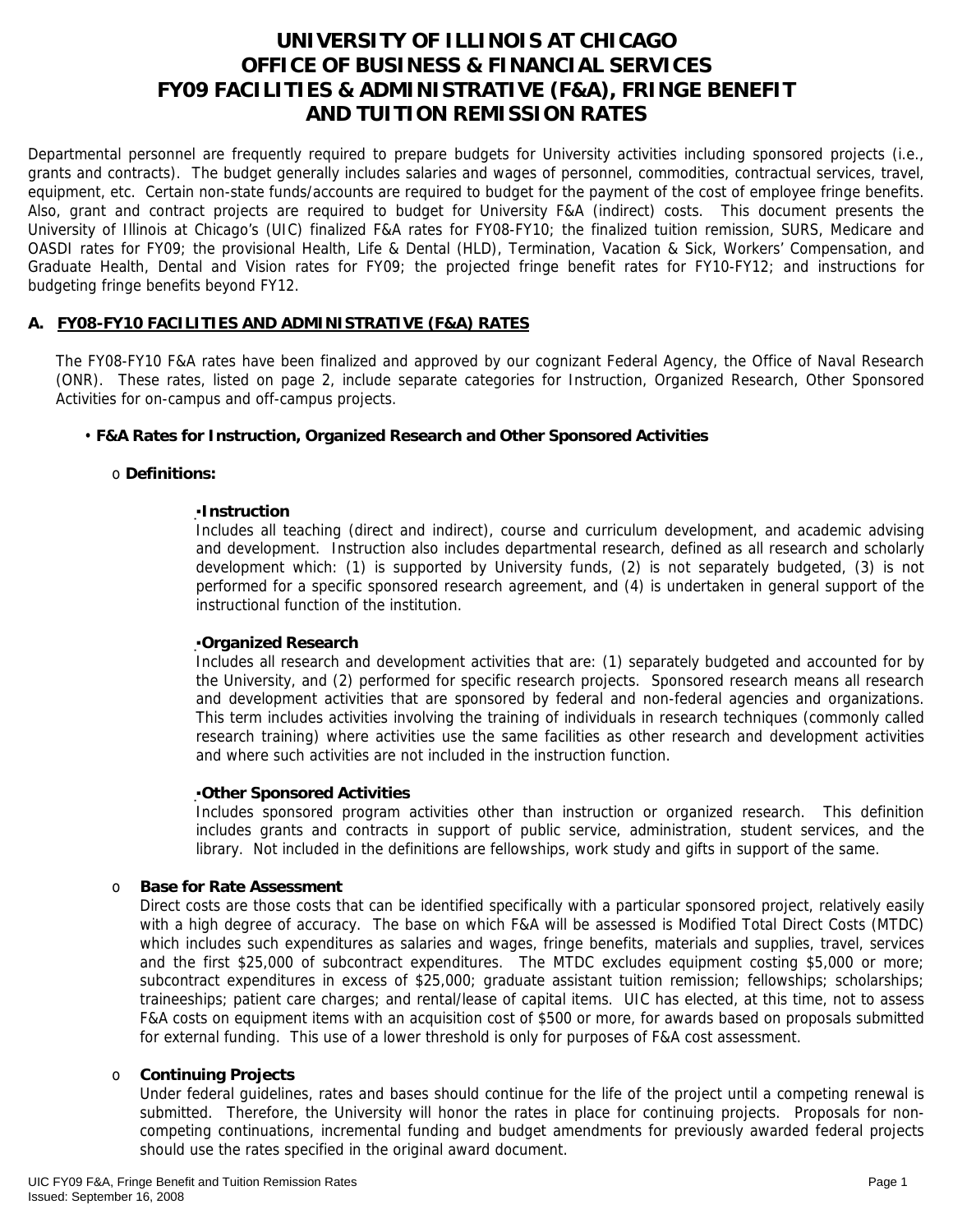## o **Use of On-/Off-Campus Rate**

The on-campus rate should be used for proposals where all work is done using University facilities. The On-Campus rate is to be assessed except when a portion of the sponsored agreement is performed at an off-campus site. The criteria for utilization of the off-campus rate consists of all of the following: (a) performance at the offcampus site must be on a continuous basis; intermittent performance is not sufficient; (b) the University personnel working or engaged on the project must be physically located at an off-campus site; and (c) the offcampus performance must be of sufficient duration; normally a full semester, summer term or period of performance of the sponsored agreement. The off-campus rate will be used for the off-campus portion of the work on a sponsored agreement.

Off-campus costs may include costs incurred at the off-campus site for salaries, related benefits, supplies, utility costs, rent, local travel and other similar costs, which are treated as direct. Travel to and from an off-campus site is considered an off-campus cost.

## • **F&A Rates for Clinical Drug Trials**

## o **Definition:**

These include studies performed for private sponsors which involve human subjects in drug protocols.

## o **Base for Rate Assessment**

The base for rate assessment is total direct costs. Total direct costs include all costs charged to a sponsored program account, excluding indirect costs, costs of education allowance and administrative allowances.

| <b>CHICAGO CAMPUS</b><br><b>FACILITIES AND ADMINISTRATIVE (F&amp;A) RATES</b>                                                                                                                                                                                                         |                  |                       |  |  |
|---------------------------------------------------------------------------------------------------------------------------------------------------------------------------------------------------------------------------------------------------------------------------------------|------------------|-----------------------|--|--|
| <b>FY08-FY10 FACILITIES AND ADMINISTRATIVE (F&amp;A) RATES</b>                                                                                                                                                                                                                        | <b>ON-CAMPUS</b> | OFF-<br><b>CAMPUS</b> |  |  |
| <b>Instruction</b>                                                                                                                                                                                                                                                                    | 40.4%            | 26.0%                 |  |  |
| Organized Research                                                                                                                                                                                                                                                                    | 57.0%            | 26.0%                 |  |  |
| <b>Other Sponsored Activities</b>                                                                                                                                                                                                                                                     | 37.1%            | 26.0%                 |  |  |
| Base is Modified Total Direct Costs (MTDC) which excludes equipment costing \$500 or more, subcontract expenditures in<br>excess of \$25,000, graduate assistant tuition remission fellowships, scholarships, traineeships, patient care charges and<br>rental/lease of capital items |                  |                       |  |  |
| <b>CLINICAL DRUG TRIALS F&amp;A RATE</b>                                                                                                                                                                                                                                              | 25.0%            | 25.0%                 |  |  |
| This rate was established during FY1994 for non-federally funded clinical drug studies and is applied to Total Direct Costs (TDC).                                                                                                                                                    |                  |                       |  |  |

## **B. FY09 GRADUATE ASSISTANT TUITION REMISSION RATE (GRANT FUNDS ONLY)**

The Fiscal Year 2009 graduate assistant tuition remission rate will remain 42%.Salaries of graduate assistants with tuition and fee waivers are the base for the assessment of the tuition remission rate. This rate is applied to all GA/RA/TAs working on sponsored programs.

## **C. FY09 FRINGE BENEFITS RATES**

The amount charged to certain non state funds/accounts for employee fringe benefits is based on several employee fringe benefit factors. These employee fringe benefit factors include the classification of employee, employee hire date, employee retirement options, and the enrollment status of student employees. Fringe benefit rates are updated annually and audited and approved by the Federal government near the beginning of each fiscal year. Unlike facilities and administrative cost rates, changes in fringe benefit rates are assessed immediately when they become effective, even if the budgeted rates are different. The UIC FY09 Provisional Fringe Benefit rates included in the table on page 3 are effective July 1, 2008 (BW 16 and MN 8 pay periods).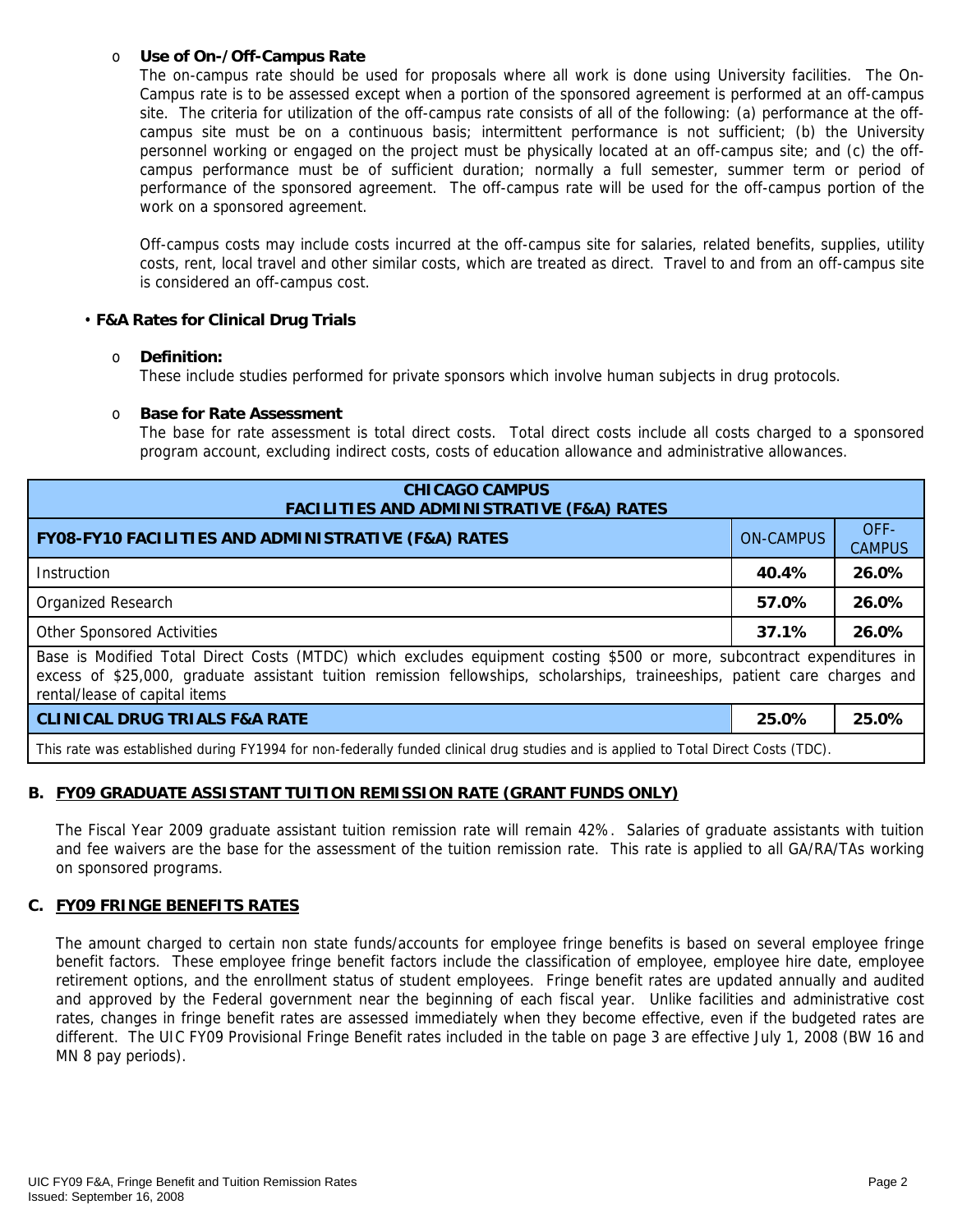| <b>CHICAGO CAMPUS</b><br><b>FY09 PROVISIONAL FRINGE BENEFIT RATES</b>                                     |                                  |                               |                                                       |                                        |                                             |                                                                             |                         |
|-----------------------------------------------------------------------------------------------------------|----------------------------------|-------------------------------|-------------------------------------------------------|----------------------------------------|---------------------------------------------|-----------------------------------------------------------------------------|-------------------------|
| <b>Appointment</b>                                                                                        | Total<br><b>Benefits</b><br>Rate | $1*$<br>Retirement<br>(Final) | Health, Life<br>& Dental<br>$2^*$<br><b>Insurance</b> | <b>Workers</b><br>$3*$<br>Compensation | Termination,<br>Sick &<br>Vacation<br>Leave | <b>Medicare</b> for<br><b>Employees</b><br>hired after<br>4/1/86<br>(Final) | <b>OASDI</b><br>(Final) |
| Academic or non-academic and<br>continuous at 50% or more                                                 | 30.55%                           | 9.94%                         | 18.32%                                                | 0.05%                                  | 0.79%                                       | 1.45%                                                                       |                         |
| Academic or non-academic and<br>non-continuous at 50% or more                                             | 26.02%                           |                               | 18.32%                                                | 0.05%                                  |                                             | 1.45%                                                                       | 6.20%                   |
| Academic or non-academic and<br>continuous at less than 50%                                               | 12.23%                           | 9.94%                         |                                                       | 0.05%                                  | 0.79%                                       | 1.45%                                                                       |                         |
| Academic or non-academic and<br>$4*$<br>non-continuous at less than 50%                                   | 7.70%                            |                               |                                                       | 0.05%                                  |                                             | 1.45%                                                                       | 6.20%                   |
| Additional Rate for GA/RA/TAs<br>Healthcare (Grant Funds Only)                                            | 2.32%                            |                               | 2.32%                                                 |                                        |                                             |                                                                             |                         |
| Students registered for six or more<br>hours in the fall or spring<br>(3 or more hours in the summer)     | 0.05%                            |                               |                                                       | 0.05%                                  |                                             |                                                                             |                         |
| Students registered for less than<br>six hours in the fall or spring<br>(less than 3 hours in the summer) | 7.70%                            |                               |                                                       | 0.05%                                  |                                             | 1.45%                                                                       | 6.20%                   |
| <b>Hospital Residents</b>                                                                                 | 29.71%                           | 9.94%                         | 18.32%                                                |                                        |                                             | 1.45%                                                                       |                         |
| Extra Help Employees                                                                                      | 7.70%                            |                               |                                                       | 0.05%                                  |                                             | 1.45%                                                                       | 6.20%                   |

This chart includes a Medicare charge for employees hired after 4/1/86. There are no Medicare charges for employees hired before that date. 1\* For employees who have elected the self-managed plan, the actual rate of 7.6% will be charged.

2\* The GA/RA/TA health, dental & vision benefit rate will be assessed *in addition to* the normal student employee fringe benefit rate (for FY09, either 0.05% or 7.70%) for all assistantships paid on sponsored programs.

3\* For Auxiliary Services, the Worker's Compensation rate is 0.79%.

4\* A continuous appointment is an appointment for a period of four continuous months or one academic term, whichever is less.

# **D. FY10-FY12 PROJECTED FRINGE BENEFITS RATES**

We are publishing projected fringe benefit rates for faculty to use in their grant proposals. While the projected rates may not precisely equal the actual rates in a given year, it will certainly result in far less reallocation than if the proposal reflected a constant fringe benefit rate for the entire grant period. The projected FY10-FY12 fringe benefit rates for academic employees including graduate assistants and non-academic employees are presented in a chart on the following page: